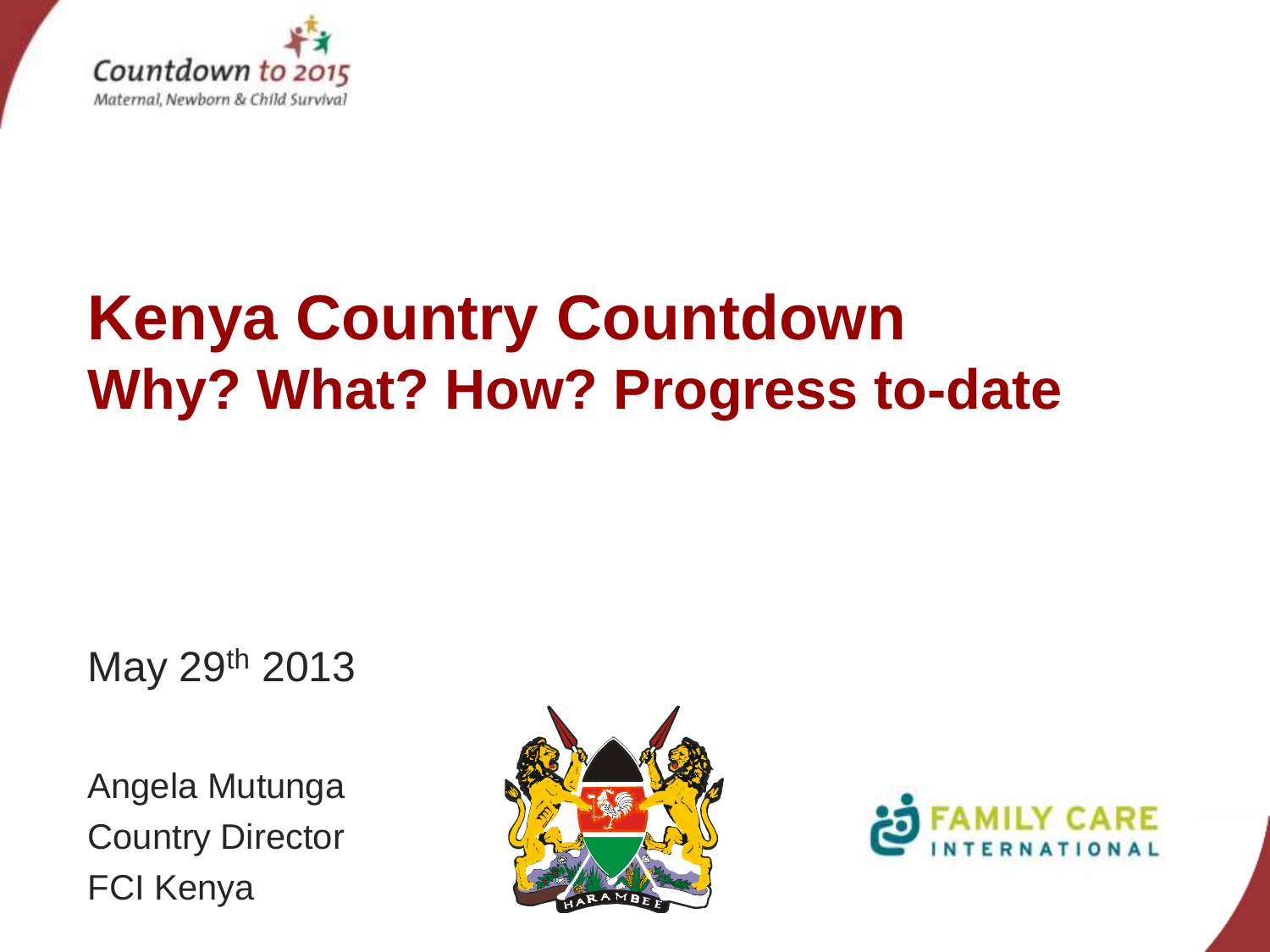#### **Kenya not on track to meet MDG 4…**



Source: Countdown 2013 report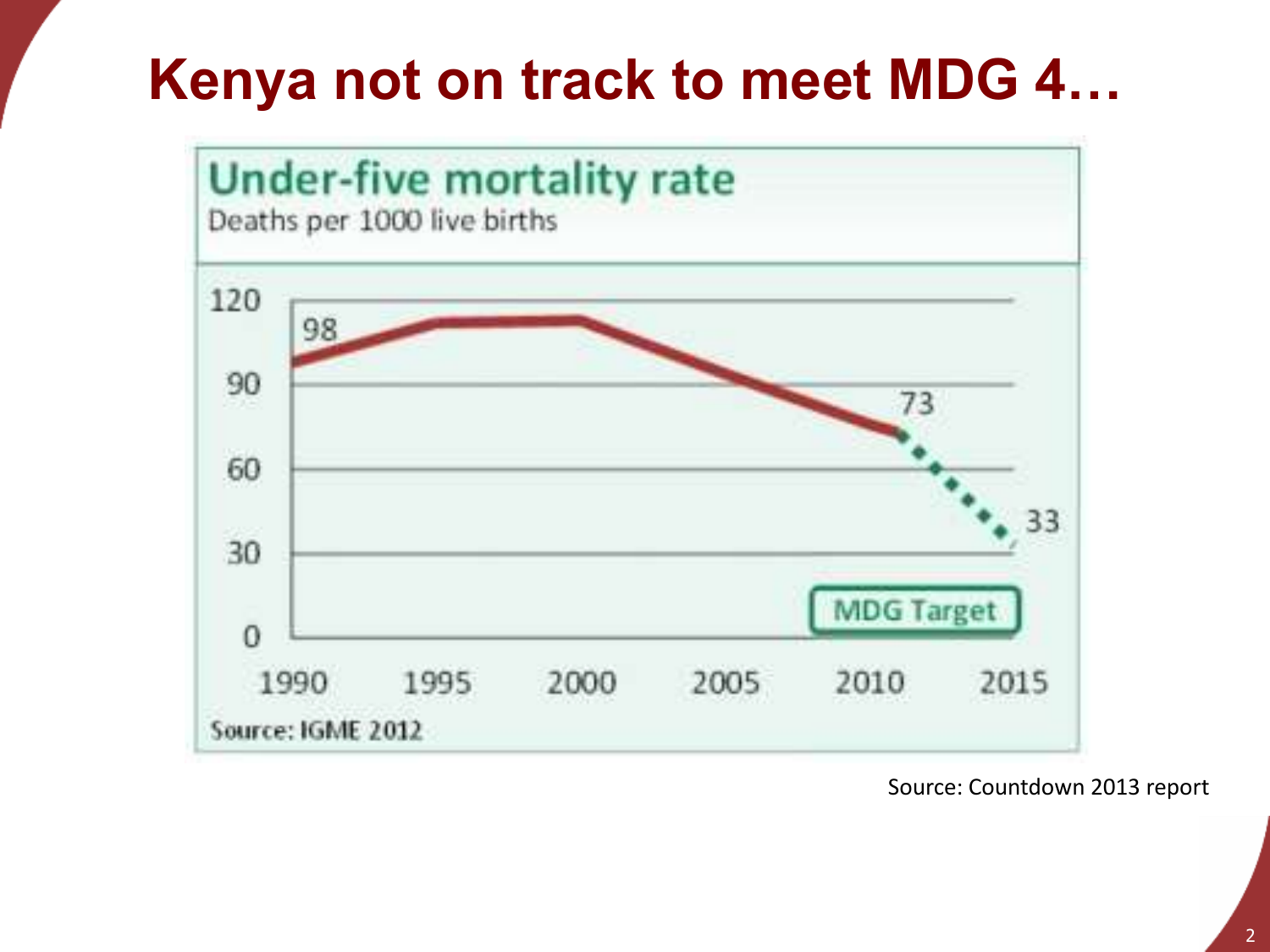### **Or MDG 5 by 2015**



#### Source: Countdown 2013 report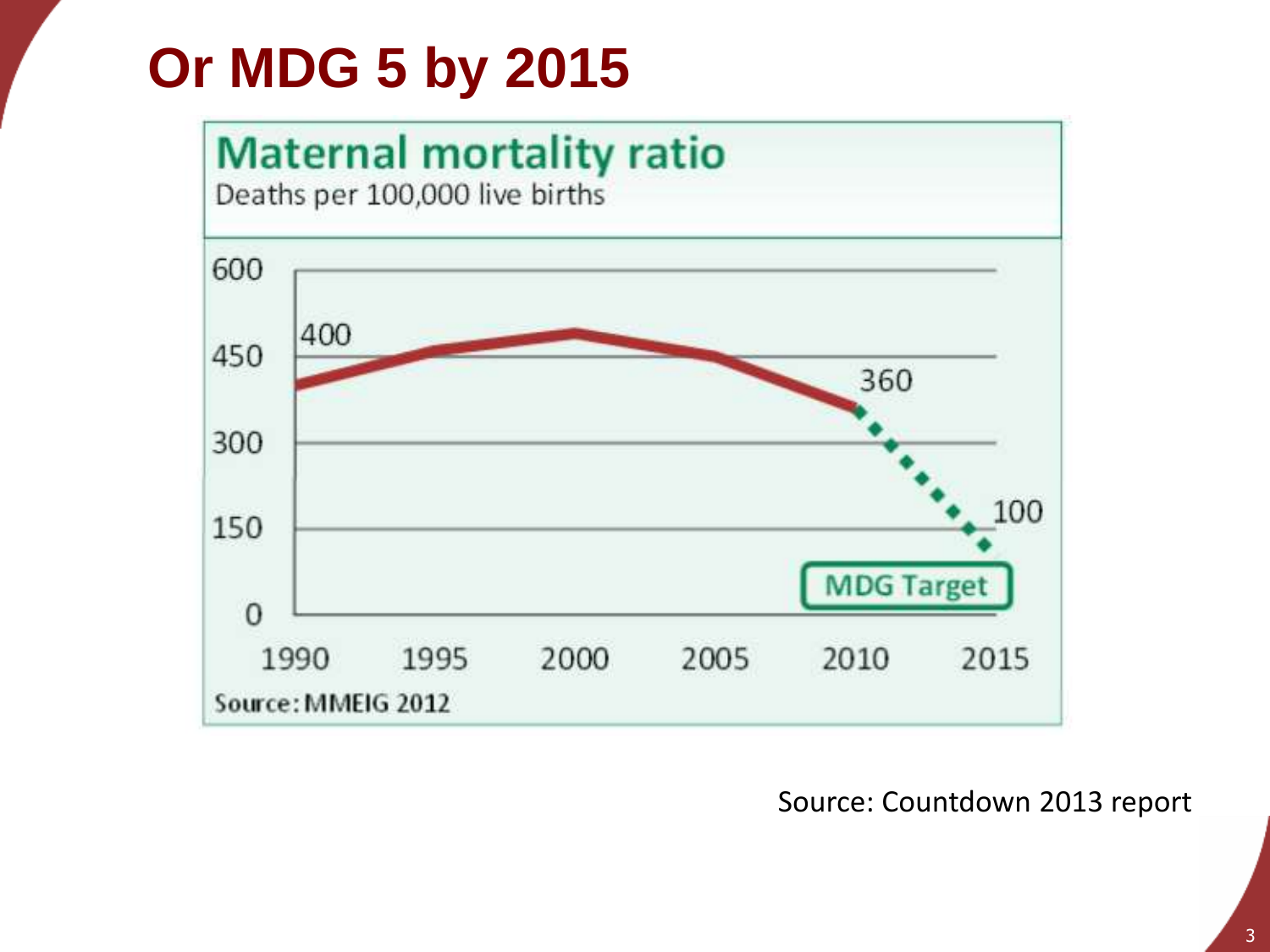### **Why Kenya Country Countdown now?**

A context for renewed action:

- Devolution of decision-making to county level
- New Constitution and 'Vision 2030' development framework prioritize RMNCH
- New president's key '100 days' priority: maternal health
- Regional and global attention Global Strategy/ Every Woman Every Child, CARMMA, etc.
- Support from global Countdown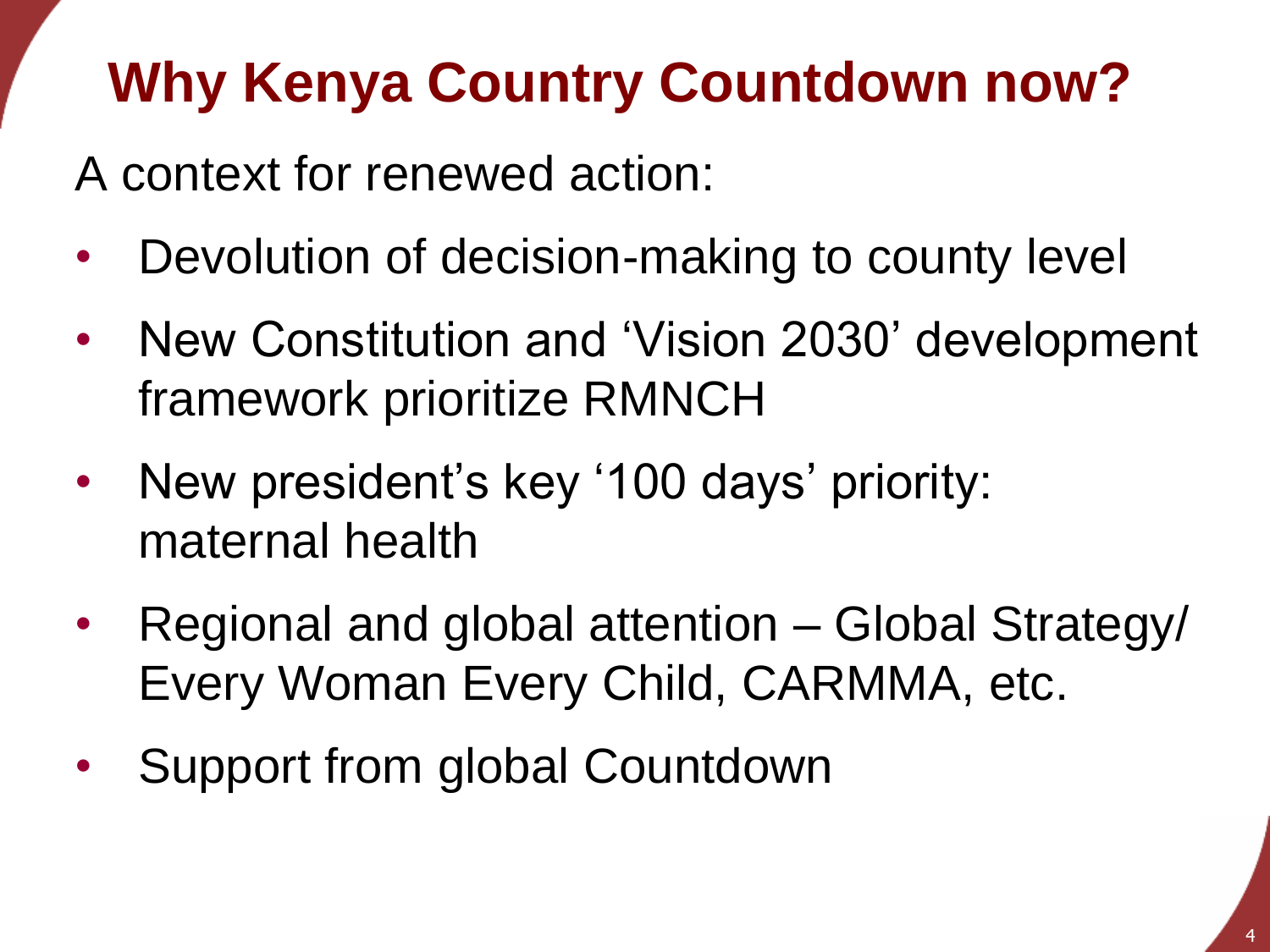# **Links with review/planning process**

Devolved 'Annual Operating Plans' (AOPs) to be developed at national and county levels

- Countdown will provide better data for national and county priority-setting
- Countdown will help identify gaps in county-level data
- Process will include participants from multiple levels and sectors

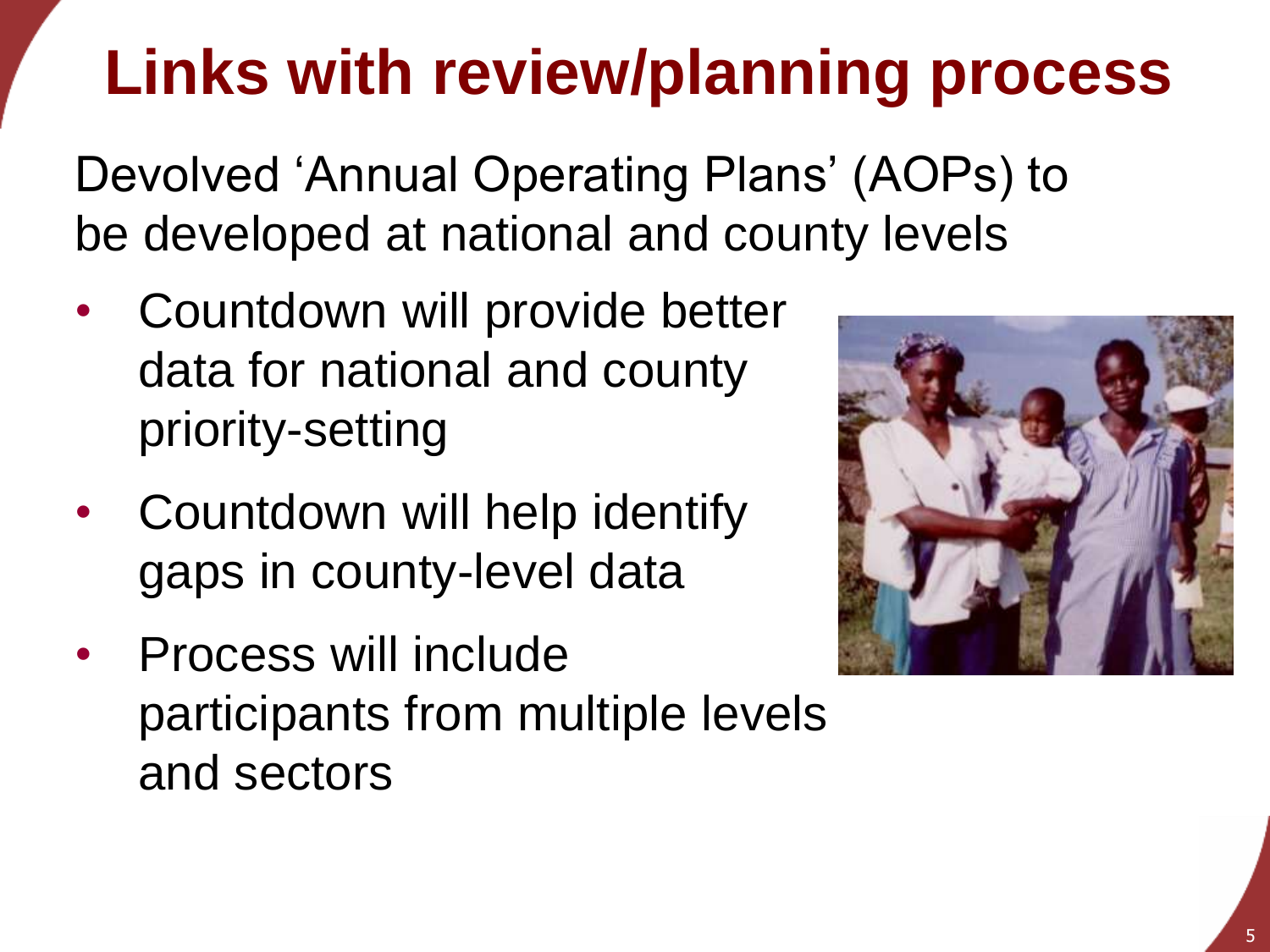# **Fostering greater accountability**

Accountability opportunities at national and county levels – new emphases on:

- Budget transparency
- Equitable provision of services
- To use these opportunities, data needed on:
- Health outcomes
- Coverage of key RMNCH services
- Budget allocations and delivery of funds
- Service utilization/demand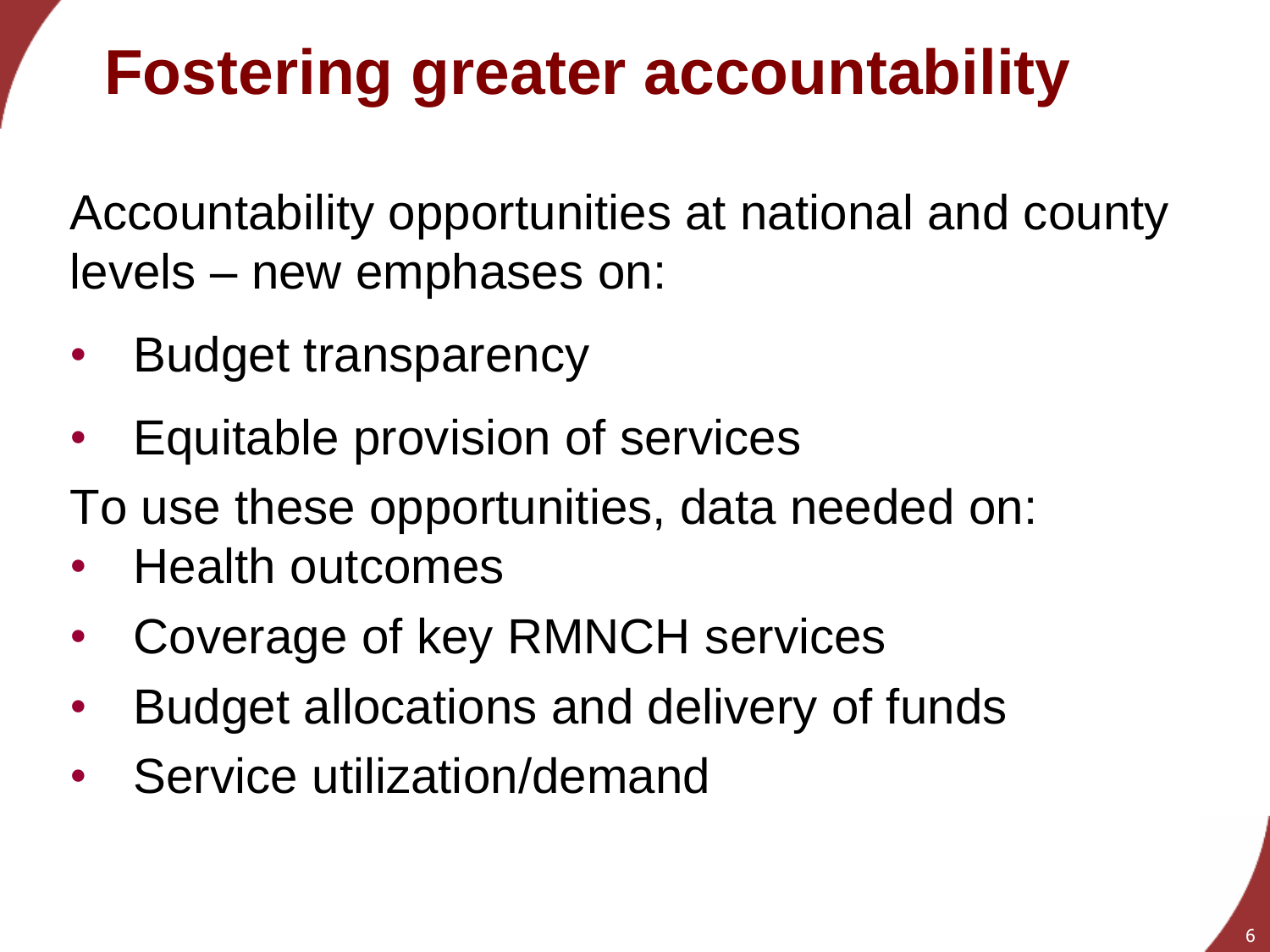## **Key activities for a Kenya Countdown**

Activity 1: Convene and coordinate a National Steering Committee

Activity 2: Review Kenyan policy/strategy commitments to RMNCH

Activity 3: Produce a customized Kenya Country Profile and county profiles

Activity 4: Convene a national Countdown conference

Activity 5: Develop action plans and advocacy messages and materials

Activity 6: Disseminate messages and results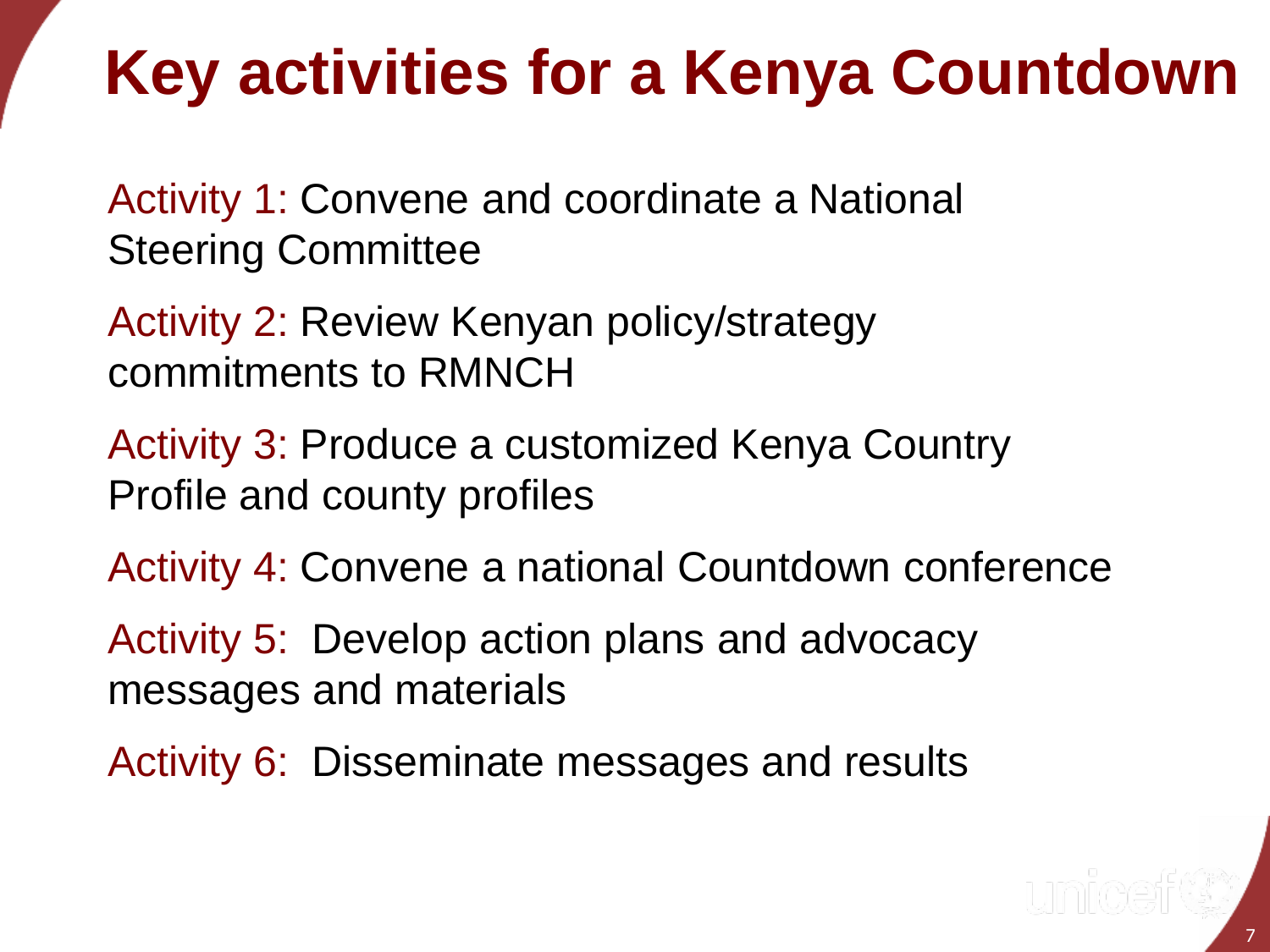#### **Progress to date**

- Engagement with the MOH, UN agencies, academia, and key CSOs
- Committees in place
	- Management Committee led by **MOH**
	- Scientific Committee led by MOH
- Identification of indicators underway
- Work plan under development
- Support and guidance from Global **Countdown**

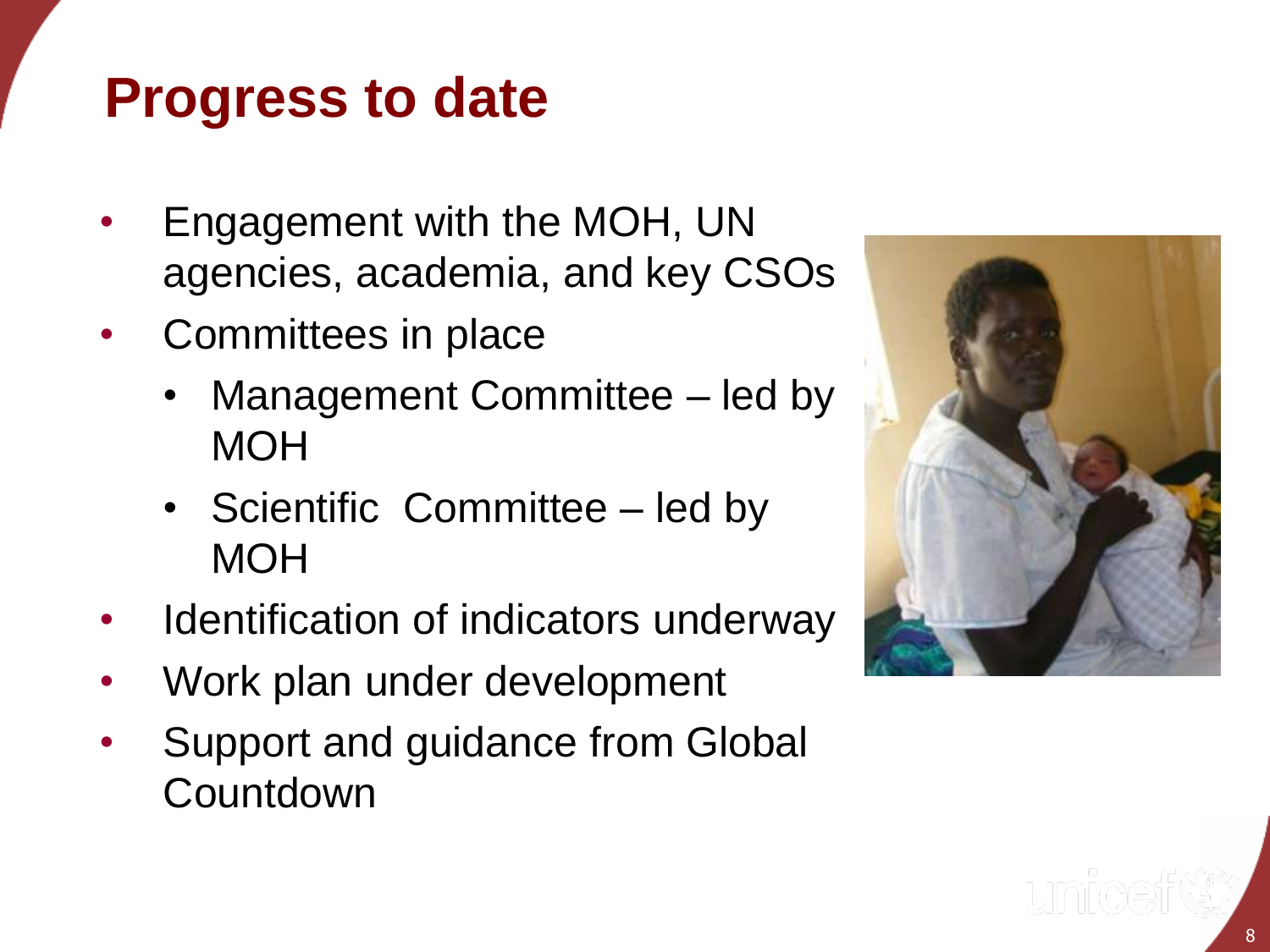